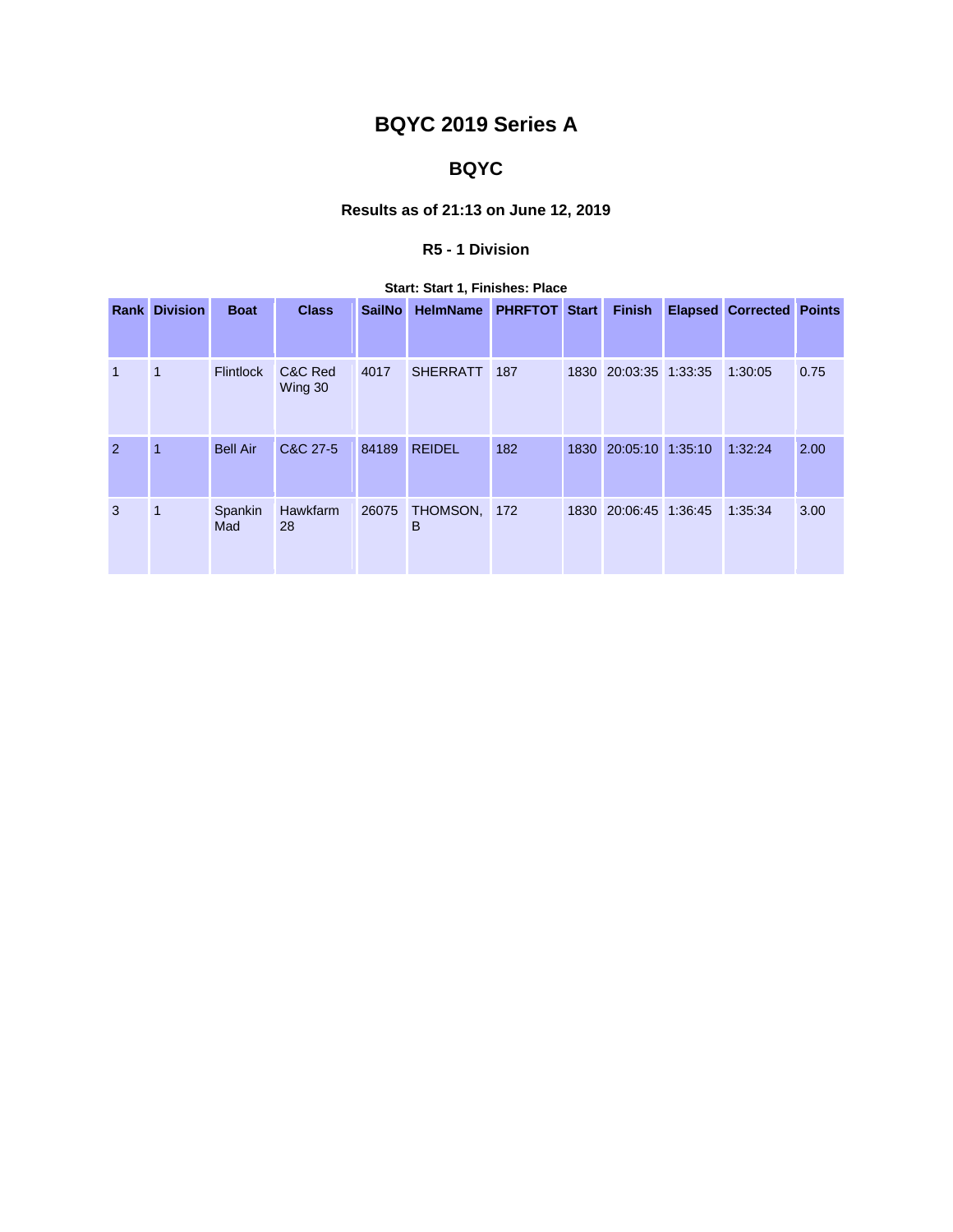#### **R5 - 3 Division**

|                | <b>Rank Division</b> | <b>Boat</b>                  | <b>Class</b>        | <b>SailNo</b> | <b>HelmName</b>   | <b>PHRFTOT Start</b> |      | <b>Finish</b> |         | <b>Elapsed Corrected Points</b> |      |
|----------------|----------------------|------------------------------|---------------------|---------------|-------------------|----------------------|------|---------------|---------|---------------------------------|------|
| $\overline{1}$ | $\mathbf{3}$         | Irish<br>Rover<br>III        | Catalina<br>30 TMBS | 6135          | <b>SULLIVAN</b>   | 183                  | 1840 | 19:50:40      | 1:10:40 | 1:08:29                         | 0.75 |
| $\overline{2}$ | $\overline{3}$       | <b>Beowulf</b>               | Niagara<br>26 OB    | 147           | THOMSON, A        | 206                  | 1840 | 19:53:44      | 1:13:44 | 1:08:45                         | 2.00 |
| 3              | $\mathbf{3}$         | Grayling                     | Grampian<br>26 OB   | 431           | <b>COOKE</b>      | 230                  | 1840 | 20:01:21      | 1:21:21 | 1:12:59                         | 3.00 |
| $\overline{4}$ | 3                    | <b>Brave</b><br>and<br>Crazy | Tanzer<br>22        | 2104          | <b>GOUDESEUNE</b> | 252                  | 1840 | 20:04:13      | 1:24:13 | 1:13:00                         | 4.00 |
| 5              | 3                    | Chudan                       | <b>Tanzer</b><br>26 | 497           | <b>CORBETT</b>    | 238                  | 1840 | 20:02:48      | 1:22:48 | 1:13:21                         | 5.00 |
| 6              | 3                    | Vertigo                      | <b>SHARK</b><br>24  | 614           | Holland           | 232                  | 1840 | 20:07:19      | 1:27:19 | 1:18:05                         | 6.00 |

#### **Start: Start 1, Finishes: Place**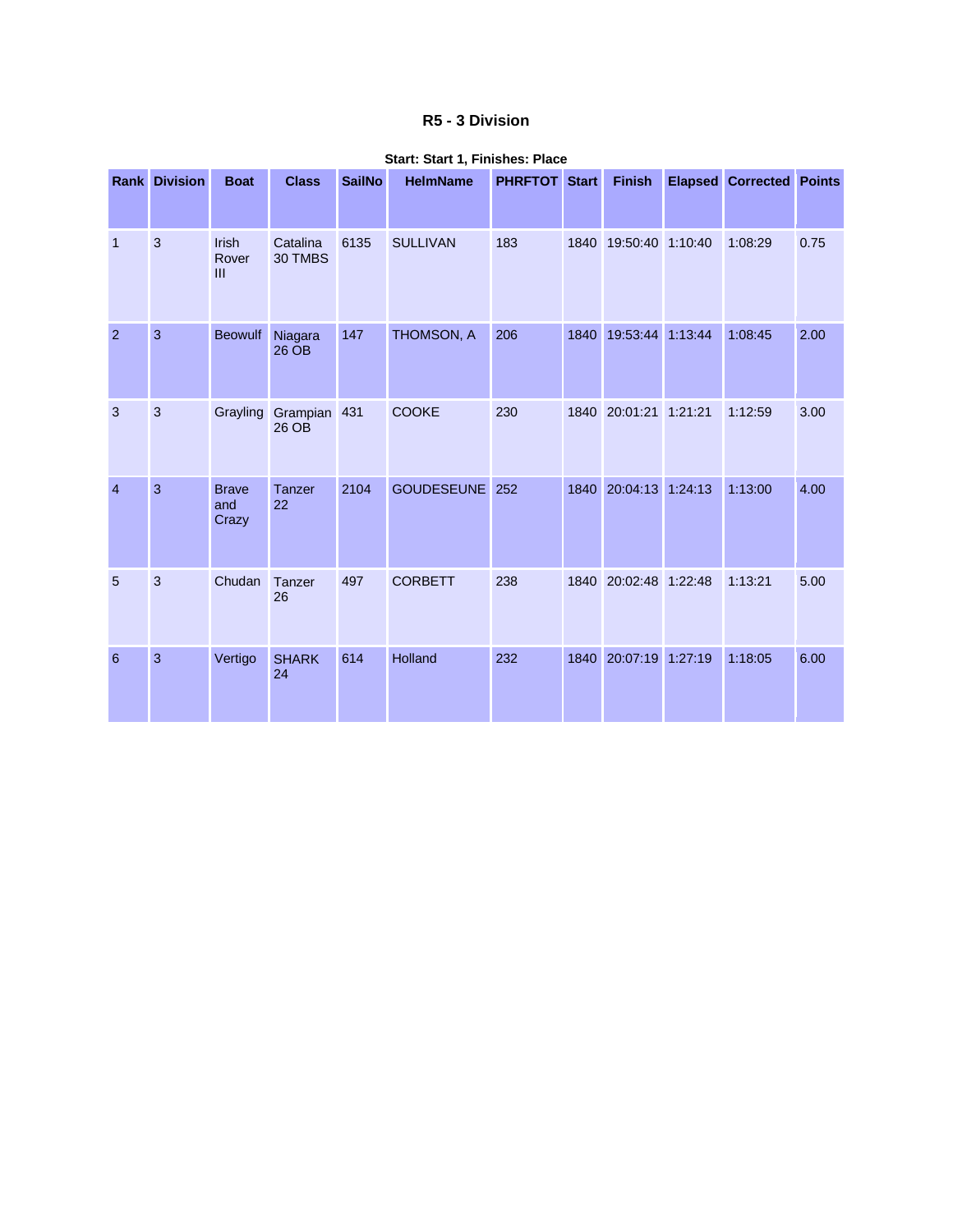#### **R5 - 2 Division**

| Rankl        | <b>Division</b> | <b>Boat</b>              | <b>Class</b>                | <b>SailNo</b> | <b>HelmName</b> | <b>PHRFTOT Start</b> |      | <b>Finish</b>         | <b>Elapsed Corrected Points</b> |      |
|--------------|-----------------|--------------------------|-----------------------------|---------------|-----------------|----------------------|------|-----------------------|---------------------------------|------|
| $\mathbf{1}$ | 2               | Just Our<br>Pace         | Paceship<br><b>PY 26 IB</b> | 1023          | <b>CURTIS</b>   | 228                  |      | 1830 20:21:33 1:51:33 | 1:40:23                         | 0.75 |
| 2            | $\overline{2}$  | <b>Silent</b><br>Running | C&C 25                      | 44098         | <b>SMITH</b>    | 209                  | 1830 | 20:19:05 1:49:05      | 1:41:13                         | 2.00 |
| 3            | 2               | Mocha<br>Magic           | C&C 27-3                    | 74021         | MCGARVEY 204    |                      |      | 1830 20:20:08 1:50:08 | 1:43:02                         | 3.00 |

#### **Start: Start 1, Finishes: Place**